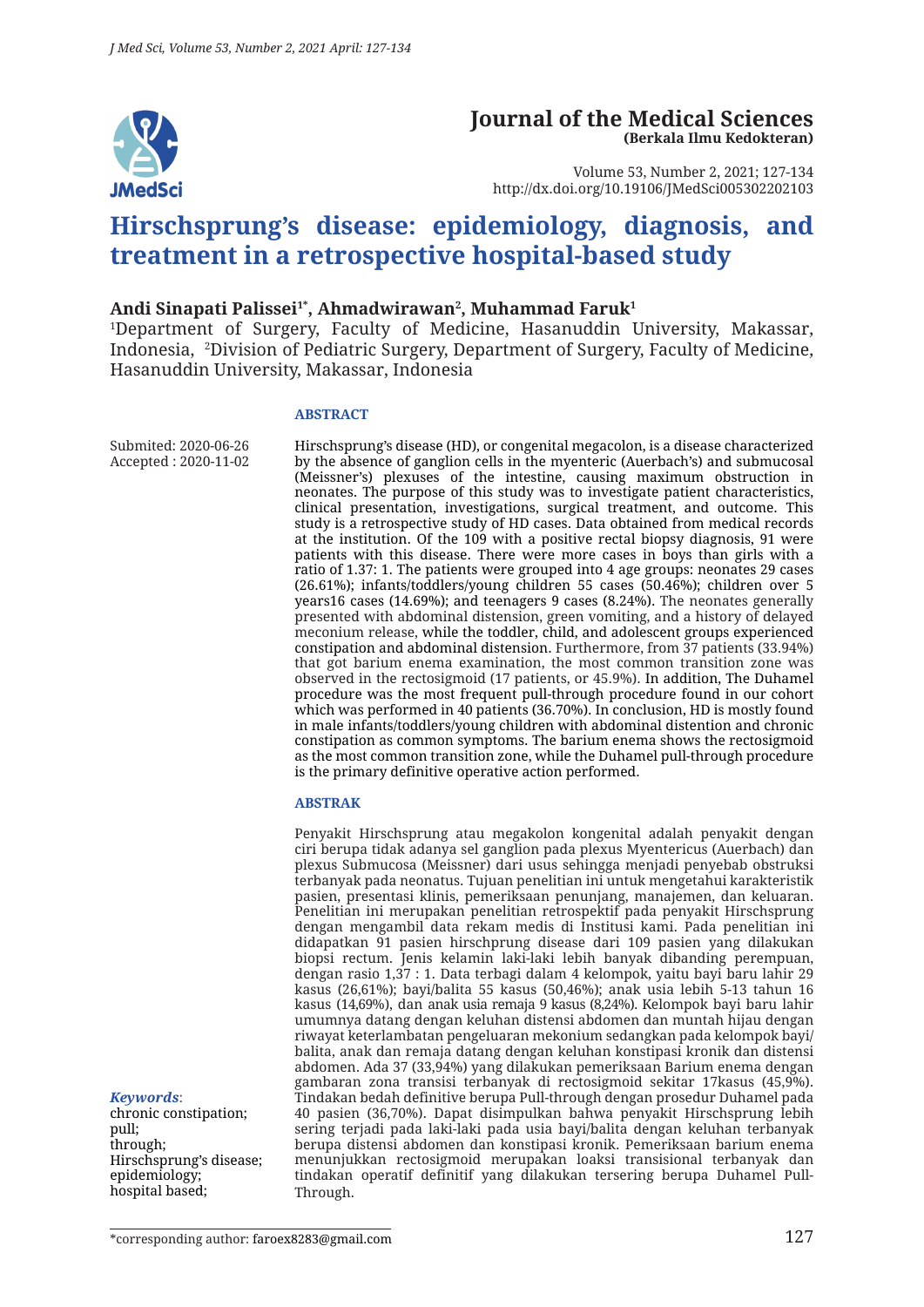# **INTRODUCTION**

Hirschsprung's disease (HD), also known as congenital megacolon, is the leading cause of intestinal obstruction in neonates.1 The Hirschsprung's disease worldwide incidence ranges are from 1 per 2,000 to 1 per 12,000 live births, but the most commonly reported incidence rate is 1 per 4,000 live births, with boys out numbering girls at  $3.4:1.^{2-4}$  The transition zone can cover 75% of the rectosigmoid, although the disease is capable of affecting the entire colon up to the terminal ileum, which is seen in 8% of cases. Moreover, a total of 80-90% of cases are diagnosed during the neonatal period, and a small number display symptoms as infants, toddlers, and children (through adulthood), according to clinical symptoms based on age. $2,5,6$ 

The breakthrough treatment approach is the pull-through procedure, a curative surgery that involves cutting an intestinal ganglionosis such as trans anal endorectal pull-through (TEPT), trans-abdominal endorectal pull-through (open soave), Duhamel, trans-anal Swenson-like, and posterior neurectomy procedures.1,7,8 However, pre-surgical, and post-surgical complications can occur both immediately and later, including anastomosis leakage, stenosis, impaired anal sphincter function, and enterocolitis. Moreover, it is estimated that up to 20-38% of patients develop enterocolitis, even if surgery is unsuccessful.9

Addressing the lack of data, this retrospective study aimed to provide information on the characteristics of HD patients as a basis for further study, since no real data were available in Makassar, especially in Department of Surgery, Faculty of Medicine, Hasanuddin University, Makassar, Indonesia .

# **MATERIALS DAN METHODS**

#### **Subjects and design**

Data were obtained retrospectively from medical records at Department of Surgery, Faculty of Medicine, Hasanuddin University, Makassar, Indonesia from the period January 2013 to December 2017. The patients were identified using the code given in the international classification of diseases-10 (ICD-10) for Hirschsprung's disease (Q43.1).

# **Protocol of study**

The data were collected in the form of patient characteristics (i.e., gender, age), clinical presentation, radiological results, surgical treatment, and outcome.

#### **Statistical analysis**

The data were processed using the SPSS program version 21.0 (IBM Corp. Released 2012. IBM SPSS Statistics for Windows, Version 21.0. Armonk, NY: IBM Corp.). The data were analyzed descriptively and presented in tabular or narrative form.

# **RESULTS**

# **Patient characteristics**

TABLE 1 highlights the 109 cases of rectal and rectum biopsy for HD during the review period. The 91 cases were confirmed histologically as HD. The other 18 showed no abnormalities in the transition zone during the barium enema; thus, no histopathology examination was performed. The patients' age at presentation was noted: neonates (0–28 days) were 29 cases (26.61%); infants,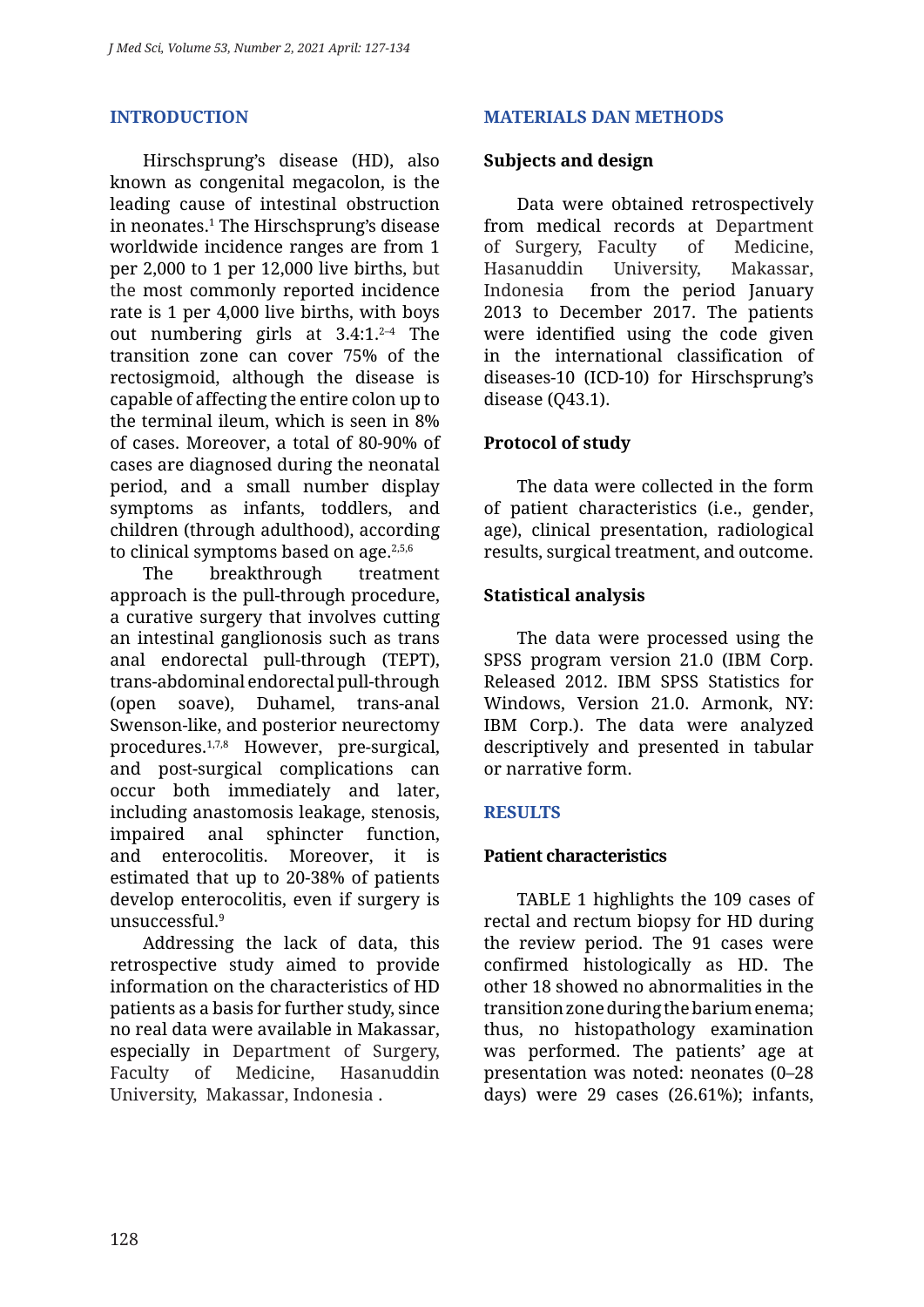toddlers, and young children (1 month–5 years) were 55 cases (50.46%); children (5–13 yeasr) were 16 cases (14.69%); and teenagers (>13 years) were 9 cases

(8.24%). In terms of gender, 63 cases (57.80%) were male and 46 (42.20%) cases were female, for a ratio of 1.37:1.

| Variable                                | N(%)       |  |
|-----------------------------------------|------------|--|
| Gender                                  |            |  |
| Male                                    | 63 (57.80) |  |
| Female                                  | 46 (42.20) |  |
| Age                                     |            |  |
| $0-28$ days                             | 29 (26.61) |  |
| 1-12 months                             | 27 (24.77) |  |
| $1-5$ years                             | 28 (25.69) |  |
| 5-13 years                              | 16 (14.69) |  |
| >13 years                               | 9(8.24)    |  |
| Transition Zone (based on barium enema) |            |  |
| Recto-sigmoid                           | 17 (45.9)  |  |
| Sigmoid colon                           | 10(27)     |  |
| Descending colon                        | 6(16.2)    |  |
| Ascending colon                         | 4(10.8)    |  |
| Normal                                  | 18 (16.51) |  |
| Histopathology                          |            |  |
| Aganglionosis                           | 91 (100)   |  |
| Management                              |            |  |
| Pull-through + colostomy                | 89 (97.80) |  |
| Pull-through only                       | 2(2.20)    |  |
| Pull-through Procedure                  |            |  |
| Soave procedure                         | 31 (28.44) |  |
| Duhamel procedure                       | 40 (36.70) |  |
| Swenson procedure                       | 14 (12.84) |  |
| Rectal washout and colostomy            | 24 (22.01) |  |

#### TABLE 1. Patient characteristics

#### **Clinical presentation**

TABLE 2 provides a clinical overview of Hirschprung's disease, where patients in the neonatal age group (0–28 ds) generally presented the most common symptoms: the delayed passage of meconium >24 hrs (41.28%) and abdominal distension (31.03%). Meanwhile, infants, toddlers, and young children (1 months–5 years) presented with chronic constipation (47.27%), abdominal distension (40%). Chronic constipation was the primary symptom in children older than 5 years (56.25%). Teenagers primarily had chronic constipation (55.55%). However, it should be noted that patients in this study could have more than one symptom simultaneously.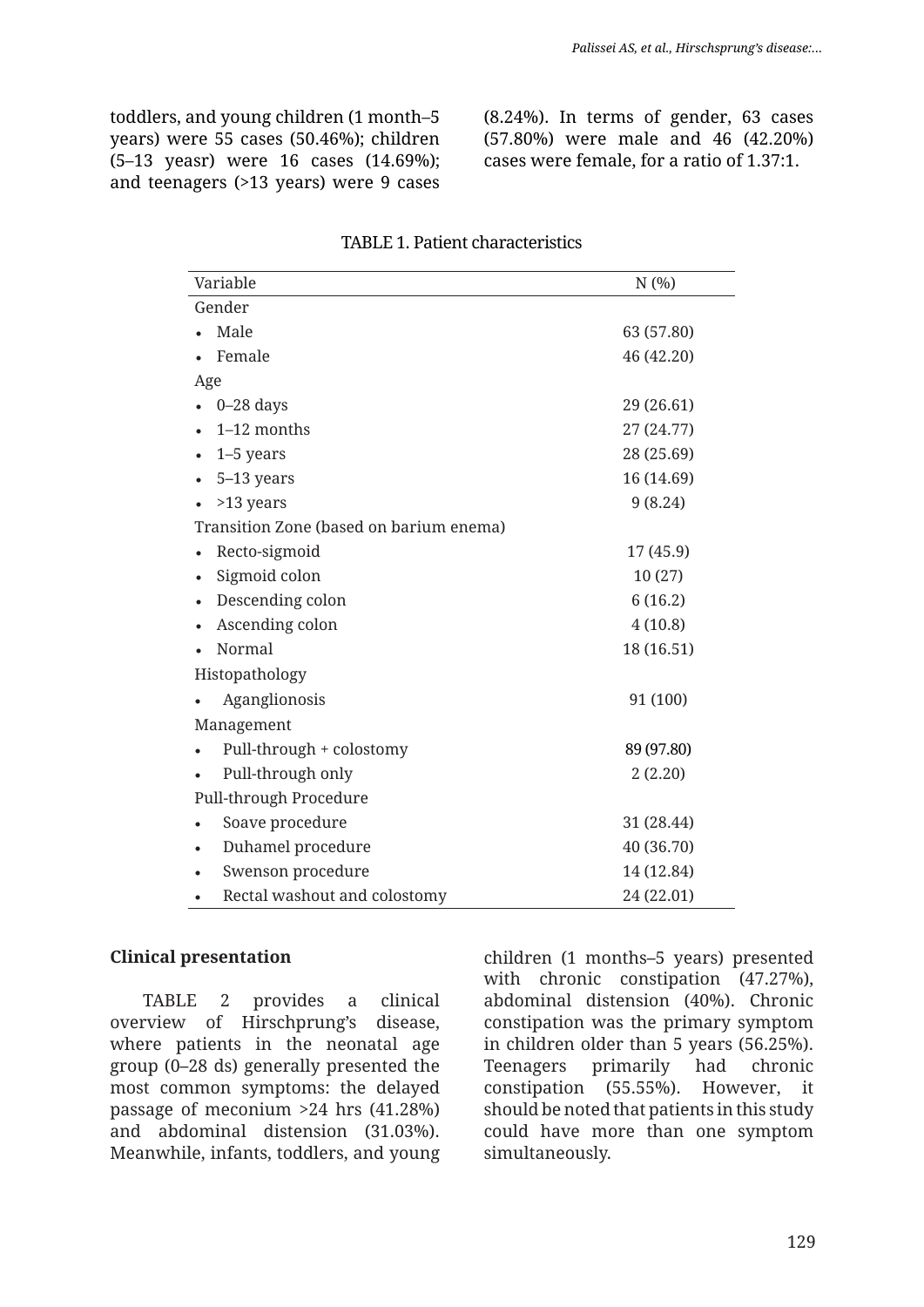| Clinical presentation                                | Neonatal   | Infants/Toddlers/<br>Young children | Children | <b>Teenagers</b> |
|------------------------------------------------------|------------|-------------------------------------|----------|------------------|
|                                                      | n(%)       | $n$ (%)                             | $n$ (%)  | n(%)             |
| History of delayed passage<br>of meconium $> 24$ hrs | 12 (41.38) | 7(12.72)                            |          |                  |
| Abdominal distention                                 | 9(31.03)   | 22 (40.00)                          |          |                  |
| Chronic constipation                                 | $\theta$   | 26 (47.27)                          | 9(56.25) | 5(55.55)         |
| Complication                                         |            |                                     |          |                  |
| Vomiting<br>٠                                        | 8 (27.58)  | 0                                   | 7(43.75) | 4(44.44)         |
| Lethargy                                             | 10 (34.48) | 20 (74.07)                          | 8 (32.0) | 3(33.3)          |

# TABLE 2. Patient characteristics based on clinical presentation

# **Histological and radiological investigations**

A histopathological test (fullthickness rectal biopsy) was performed on all samples to confirm an exact diagnosis of Hirschsprung's Disease (TABLE 1). We found that all cases of biopsy barium enema abnormality showed aganglionosis in the area examined. Of the 109 cases, 33.94% of patients were photographed with barium enema to obtain a description of the transition zone. We found 17 cases of rectosigmoid (45.9%), 10 cases of sigmoid (27%), 6 cases of descending colon (16.2%), and 4 cases of ascending colon (10.8%). Barium examination was not performed for the rest of the patients because it was not a mandatory procedure.

# **Surgical treatment & outcome**

As seen in TABLE 1, colostomy was conducted in 89 patients (97.80%) followed by the pull-through procedure, while 2 patients (2.20%) were directly treated with a definitive one-stage therapy and histopathology examination in the form of a frozen section procedure. Regarding the level of ganglion cells, 70 patients (76.92%) had a short segment localized to the rectosigmoid region, while 18 patients (19.78%) had a long segment, and 3 patients (3.30%) had a complete absence of ganglion cells in the colon.

Three types of pull-through procedures were performed in 85 patients (93.41%). The Soave was performed in 31 patients (28.44%). The Duhamel was performed on 40 patients (36.70%). While the Swenson was performed in 14 patients (12.84%). The remaining 24 patients (22.01%) only experienced colostomy and thus no definitive therapy.

The duration of hospitalization after colostomy formation ranged from 5 to 15 days, with an average duration of 7 days. However, two patients have died after the pull-through procedure and two other patients have died after colostomies procedure.

# **DISCUSSION**

Known as congenital megacolon, HD is characterized by the absence of ganglion cells in the myenteric/Auerbach's and submucosal/Meissner's plexuses. It is also a major cause of functional intestinal obstruction in children.2,9–13 In addition, experienced abnormalities are associated with spasms of the distal colon and internal anal sphincter, resulting in obstructions.5 The abnormal region experiences contractions in the distal segment, while the normal portion experiences dilation in the proximal area. Furthermore, the absence is always in the distal colon area.<sup>7,11</sup>

The results of this study found that the majority of patients are infants, toddlers,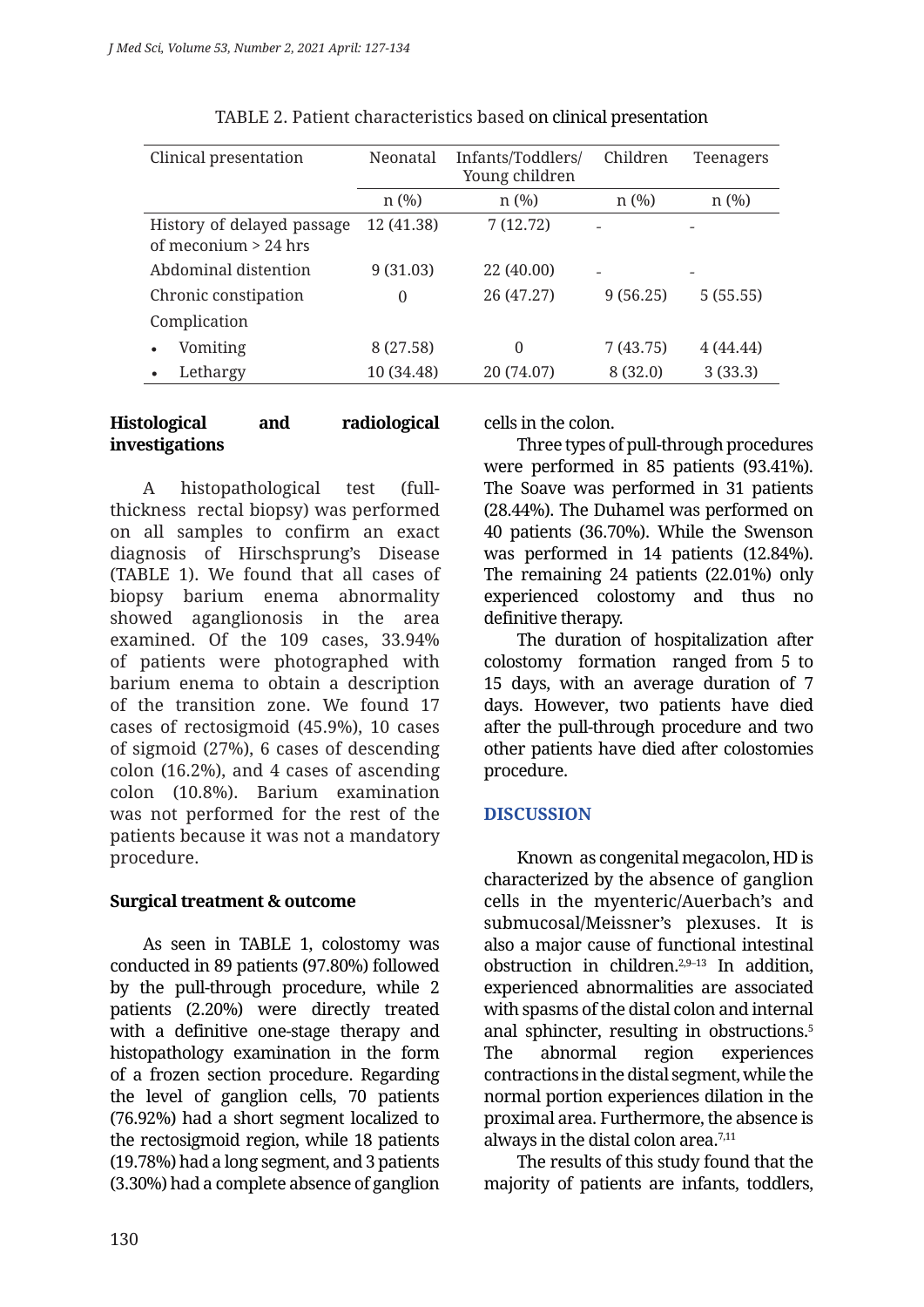and young children (50.46%), while 26.61% are neonates. However, in this study, we found that the number of patients with HD in the infant/toddler/young child age group is high, in contrast to other epidemiological studies in Indonesia. It is similar to a study conducted by Mabula *et al*. 5 where most of the patients were one year or older, with 5.5% of a neonatal age. In contrast, a study in Yogyakarta and Aceh, Indonesia, found that neonates were the largest number of HD patients.<sup>1,14</sup>

This study shows a higher occurrence of HD in boys compared to girls at a ratio of 1.37:1. This is also in line with the study conducted by Mabula *et al*. 5 who found a ratio of 3.6:1; another study found 3.4:1. However, further studies are required to explain the fact that mostly HD patients were found in the boys.

The clinical presentation of HD in this study was no different from other previous studies. Neonates generally present three symptoms—delayed meconium removal, green vomiting, and abdominal distension where the delayed passage of meconium after 24 hrs is off concern.15 Alehossein *et al*. reported that 72% showed a delay in passing meconium within 48 hours after birth. The manifestations of green vomiting and abdominal distension usually decrease when meconium is released immediately.4,12 However, common symptoms observed in older children are chronic constipation and abdomen distension.6,16,17 In our study, no patients had been associated with congenital anomalies such as Waardenburg syndrome, down syndrome, neurofibromatosis, multiple endocrine neoplasia type II, and neuroblastoma.

The rectal biopsy is the gold standard for HD diagnosis, which is determined by the absence of ganglion cells in the distal intestine, not found in the submucosal/ Meissner's plexus and the intermuscular/ Auerbach's plexus.6,12 Another important discovery is an increase in nerve fibers extending to the end (observed after hematoxylin-eosin staining, although it is easier to observe with acetylcholine esterase).5,17,18 The examination is carried out by suction or full-thickness rectal biopsy, in which anesthesia is not required. This clinical procedure tends to show a low false-positive rate. However, the suction biopsy was not available at the institution of this study, prompting the need to explore full-thickness rectal biopsy as an option with the help of general anesthesia.<sup>5,12</sup> An enema contrast examination helps confirm the diagnosis or rule out a differential diagnosis of Hirschsprung's disease, and a positive outcome determines the transition zone. However, the result is not clear in the first three months.5,19 We found that all cases subjected to histopathological tests showed the presence of aganglionosis, which is characteristic of HD. We found that barium enema was performed in 37 patients (33.94%), many of whom arrived late to the hospital with complications requiring emergency surgical intervention. Our institution was not equipped to conduct anorectal manometry (ARM), despite it being a minimally-invasive procedure and allowing for evaluation in preemies, neonates, infants, and uncooperative patients. With the high level of sensitivity (89%) and specificity (83%), ARM should be conducted first, particularly in emergency cases. However, further confirmation from histopathology examination is still needed.

A total of 85 patients had definitive therapy, of which 31 patients (28.44%) got the Soave pull-through procedure, 40 patients (36.7%) got the Duhamel procedure, and 14 patients (12.84%) got the Swenson procedure, while 24 patients (22.01%) only got colostomy and a fullthickness rectal biopsy and were waiting for the pull-through procedure at the end of the study. Neonates diagnosed with HD got colostomy and waited for a pull-through procedure at 6–12 mos of age. However, this approach has changed considerably in the last decade: the transanal endorectal pull-through (TEPT) approach has become popular among pediatric surgeons around the world and is the most commonly performed procedure,1 but most surgeons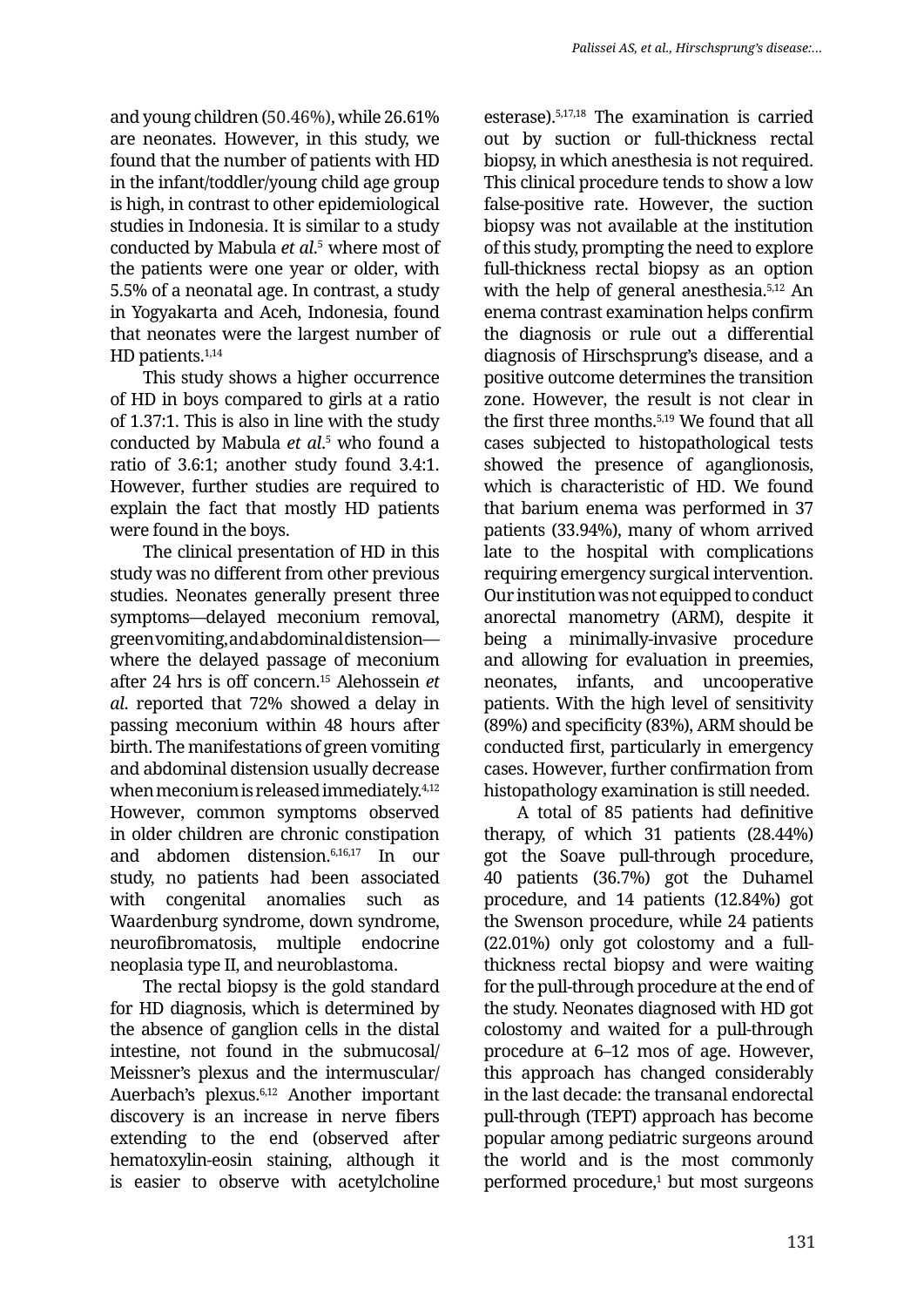seem to stick to their preferred surgical techniques.

The treatment of HD is surgically achieved by removing the intestine segment with an absence of ganglia. $7,13$ This is a temporary and definitive therapy involving decompression and the performance of a colostomy in the most distal part of the colon with normal ganglion cells to eliminate the intestinal obstruction and to prevent enterocolitis.7,9,20 The most common procedures are the Swenson, Duhamel, and Soave procedures (FIGURE 1),7 although several other procedures (including Rebhein and State) have been

described and are presently used in several treatment centers.<sup>20,21</sup>

The removal of the intestine lacking ganglion and the proximal ganglionated intestine by pull-through was first described by Swenson and Bill in 1948. This was followed by the depiction of retro-rectal and endorectal approaches by Duhamel and Soave. These three procedures have been widely used in surgical management and show good results and prognosis.5,21 However, the selection is influenced by the surgeon's experience and their preferred surgical techniques.



FIGURE 1. Three types of surgical techniques for Hirschsprung's disease: A. Soave. B. Swenson. C. Duhamel

# **CONCLUSION**

HD incidence is most prevalent in male neonates, infants, toddlers, and young children. And abdominal distension and chronic constipation are recognized as the most common symptoms. All histopathology examination results showed a ganglionosis at the biopsy site, and the barium enema test showed the rectosigmoid as the most common transition zone. The definitive operative procedure performed is the pull-through procedure, particularly the Duhamel method.

#### **ACKNOWLEDGEMENTS**

The authors would like to thank to all staff from the Dr Wahidin Sudiro Husodo Hospital and Hasanuddin University Hospital, Makassar, Indonesia for the permission of using the database as the source of this study.

#### **REFERENCES**

1. Gunadi, Karina SM, Dwihantoro A. Outcomes in patients with hirschsprung disease following definitive surgery. BMC Res Notes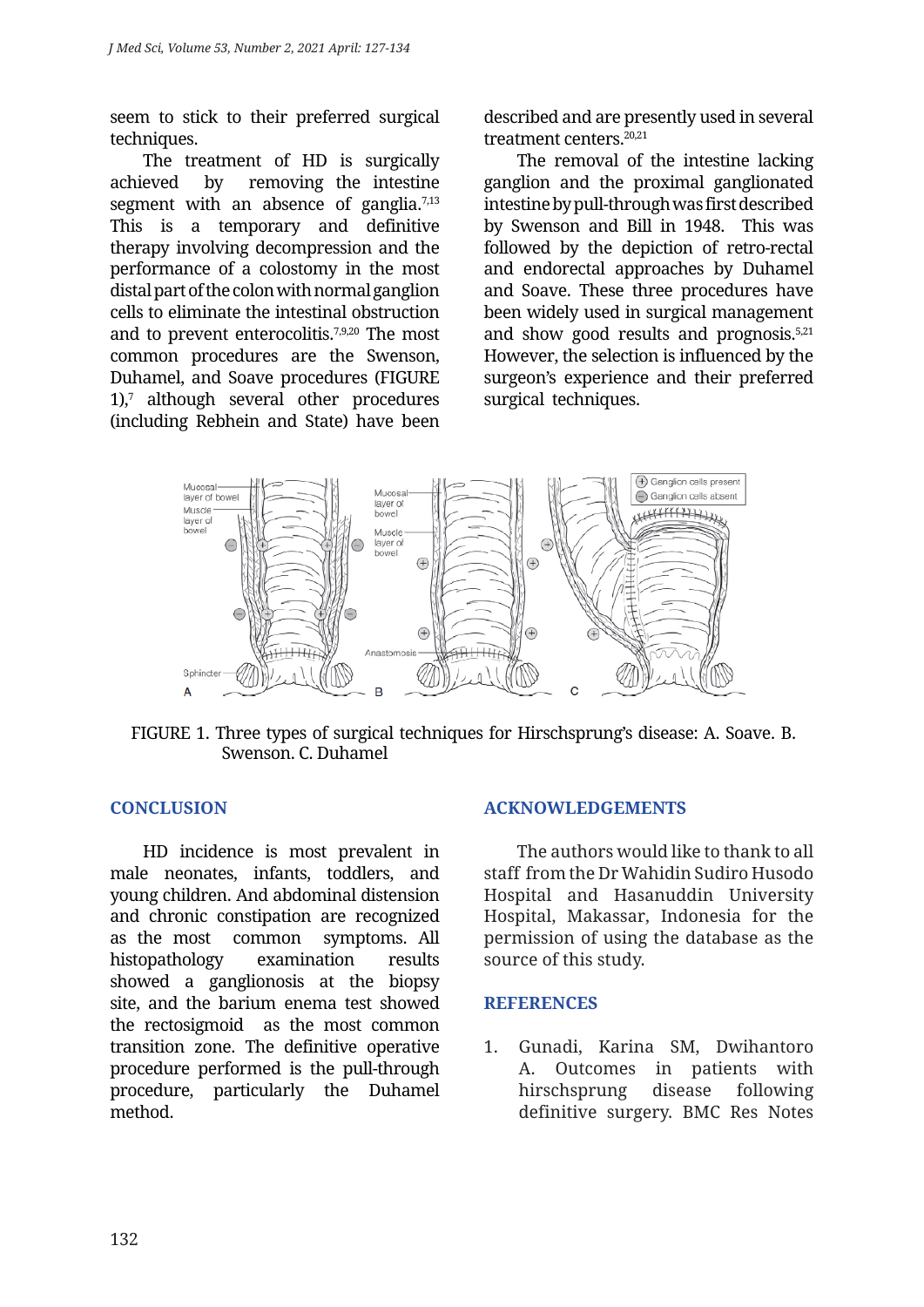2018; 11(1):1-5. https://doi.org/10.1186/s13104-018- 3751-5

2. Grosfeld IL. Hirschsprung's disease: a historical perspective - 1691-2005. In: hirschsprung's disease and allied disorders. Berlin, Heidelberg: Springer Berlin Heidelberg. 2008: 1-12.

https://doi.org/10.1007/978-3-540- 33935-9\_1

- 3. Gosain A. Established and emerging concepts in Hirschsprung'sassociated enterocolitis. Pediatr Surg Int 2016; 32(4):313-20. https://doi.org/10.1007/s00383-016- 3862-9
- 4. Alehossein M, Roohi A, Pourgholami M, Mollaeian M, Salamati P. Diagnostic accuracy of radiologic scoring system for evaluation of suspicious hirschsprung disease in children. Iran J Radiol a Q J Publ by Iran Radiol Soc 2015; 12(2):e12451. https://doi.org/10.5812/iranjradiol.12451
- 5. Mabula JB, Kayange NM, Manyama M, Chandika AB, Rambau PF, Chalya PL. Hirschsprung's disease in children: a five year experience at a university teaching hospital in northwestern Tanzania. BMC Res Notes 2014; 7:410.

https://doi.org/10.1186/1756-0500-7-410

6. Szylberg L, Marszalek A. Diagnosis of Hirschsprung's disease with particular emphasis on histopathology. A systematic review of current literature. Prz Gastroenterol 2014; 9(5):264-9.

https://doi.org/10.5114/pg.2014.46160

7. Teitelbaum DH, Coran AG. Primary pull-through for Hirschsprung's disease. Semin Neonatol 2003; 8(3):233-41. https://doi.org/10.1016/S1084-

2756(03)00026-5

8. El-Sawaf M, Siddiqui S, Mahmoud M, Drongowski R, Teitelbaum DH. Probiotic prophylaxis after pullthrough for Hirschsprung

disease to reduce incidence of enterocolitis: A prospective, randomized, double-blind, placebocontrolled, multicenter trial. J Pediatr Surg 2013; 48(1):111-7. https://doi.org/10.1016/j. jpedsurg.2012.10.028

- 9. Cheng LS, Schwartz DM, Hotta R, Graham HK, Goldstein AM. Bowel dysfunction following pullthrough surgery is associated with an overabundance of nitrergic neurons in Hirschsprung disease. J Pediatr Surg 2016; 51(11):1834-8. https://doi.org/10.1016/j. jpedsurg.2016.08.001
- 10. Langer JC. Hirschsprung disease. In: Coran AGBT-PS (Seventh E, editor. Philadelphia: Mosby. 2012: 1265-78. https://doi.org/10.1016/B978-0-323- 07255-7.00101-X
- 11. Mariana N, Asadul Isl A, Hatta M, Fransiscus H. IL23 mRNA Expression in Hirschsprung-Associated Enterocolitis. J Med Sci 2020; 20(2):39-43. https://doi.org/10.3923/ jms.2020.39.43
- 12. Kelleher J, Blake N. Diagnosis of hirschsprung's disease and allied disorders. In: hirschsprung's disease and allied disorders. Berlin, Heidelberg: Springer Berlin Heidelberg. 2008: 145-51.
- 13. Arts E, Botden SMBI, Lacher M, Sloots P, Stanton MP, Sugarman I, *et al*. Duhamel versus transanal endorectal pull through (TERPT) for the surgical treatment of Hirschsprung's disease. Tech Coloproctol 2016; 20(10):677-82. https://doi.org/10.1007/s10151-016-1524-5
- 14. Habibie YA. The 3rd Aceh surgery update 2019 in conjugation with the 1st Indonesian General Surgeon Society (PABI) Aceh chapter meeting and the 1st Ikatan Alumni Bedah Unsyiah (IABU) meeting. Bali Med J 2019; 8(3):1.

https://doi.org/10.15562/bmj.v8i3.1683